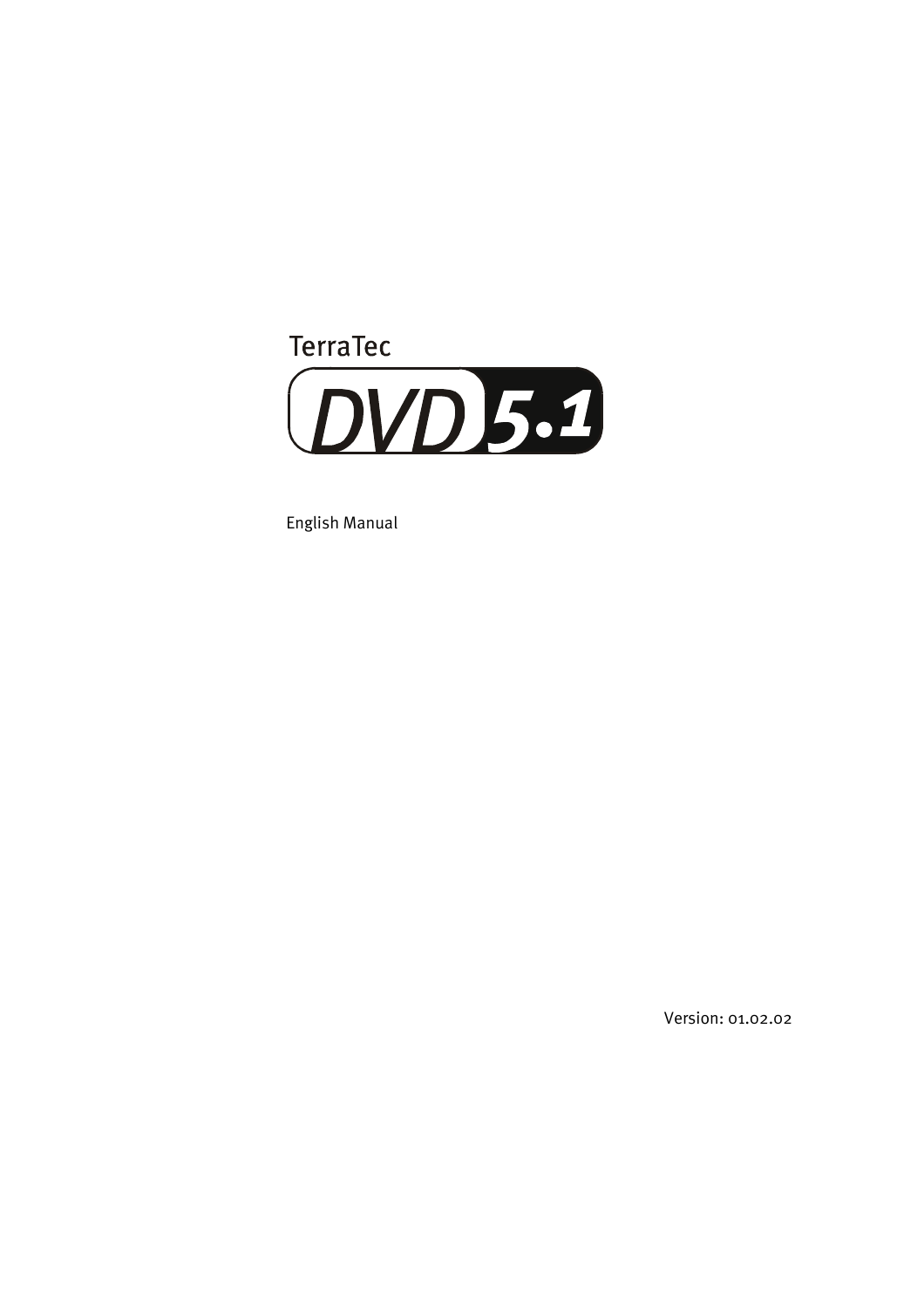#### CE Declaration

We:

TerraTec Electronic GmbH, Herrenpfad 38, D-41334 Nettetal, Germany

hereby declare that the product:

### **TerraTec DVD 5.1**

to which this declaration refers is in compliance with the following standards or standardizing documents:

- EN 50013
- EN 50022
- EN 60065
- EN60825-1 + A11

The following are the stipulated operating and environmental conditions for said compliance:

Residential, business and commercial environments and small-company environments.

This declaration is based on:

Test report(s) of the EMC testing laboratory

H. Oller

TerraTec® ProMedia, SoundSystem Gold, SoundSystem Maestro, SoundSystem Base 1, SoundSystem DMX, SoundSystemDMX XFire 1024, AudioSystem EWS®64, AudioSystem EWS88, AudioSystem EWX24/96, XLerate, XLerate Pro, Base2PCI, TerraTec 128iPCI, TerraTec 512i digital, TerraTV+, TerraTV Radio+, TerraTValue, VideoSystem Cameo 600 DV, WaveSystem, TerraCAM USB, TerraCAM USB Pro, TerraCAM iLook, m3po, Phono PreAmp, MIDI Smart and MIDI Master Pro are trademarks registered by TerraTec® Electronic GmbH Nettetal, Germany.

In most cases, the designations used in this handbook for software and hardware are also registered trademarks and are thus subject to the relevant regulations.

©TerraTec® Electronic GmbH, 1994-2002. All rights reserved (01.02.02).

Meticulous care has been exercised in the preparation of all text passages and illustrations in this User Guide. TerraTec Electronic GmbH and its authors, however, accept no liability, legal or otherwise, for any errors or the consequences of such errors. We reserve the right to technical modifications.

All text passages in this documentation are copyrighted. All rights reserved. No part of this documentation may be reproduced in any form whatsoever, by photography, microfilming or other process or rendered into a language/form usable by computers without the prior, written consent of the authors. All rights for use and propagation by presentation, radio and television are also reserved.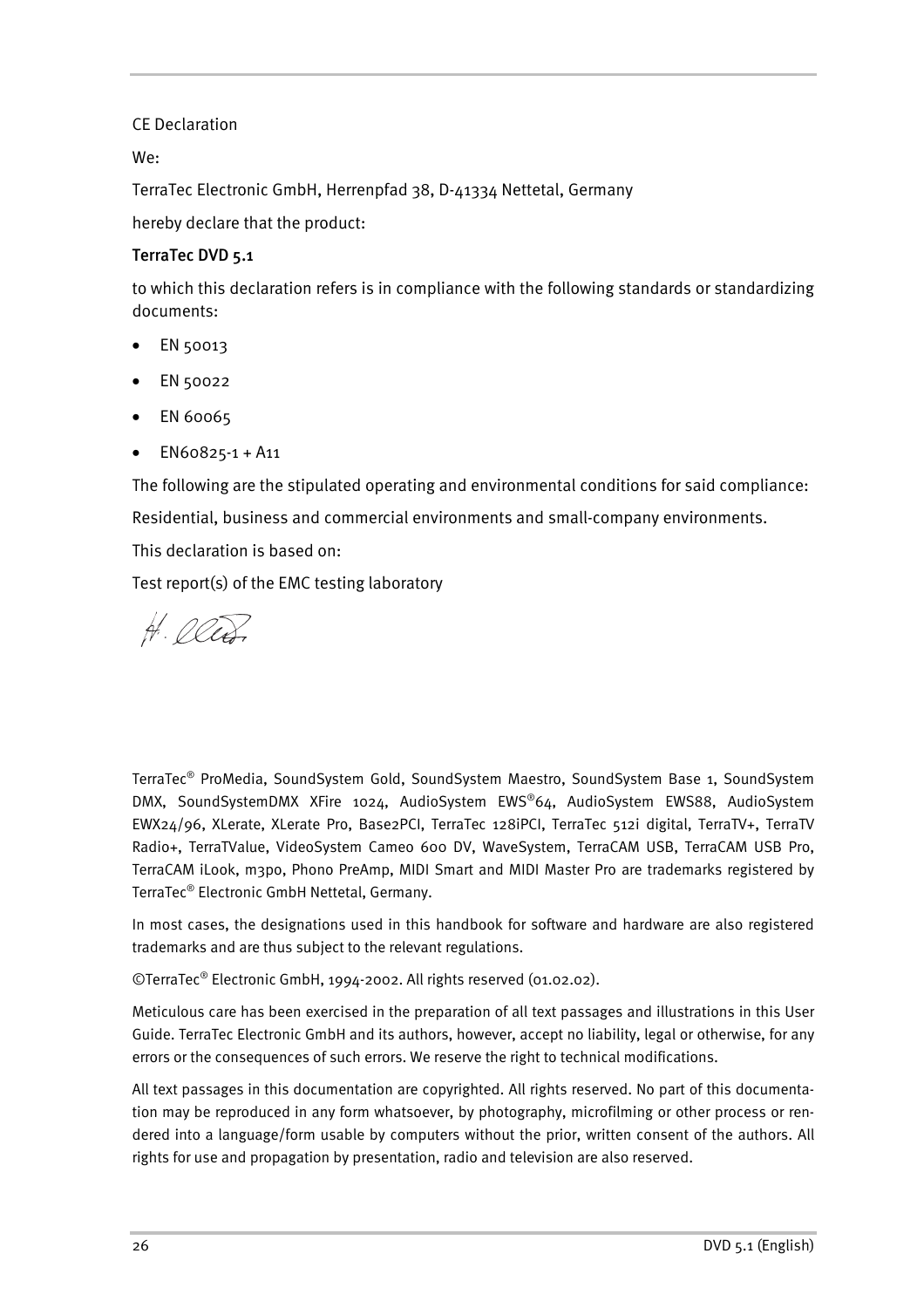## **Contents**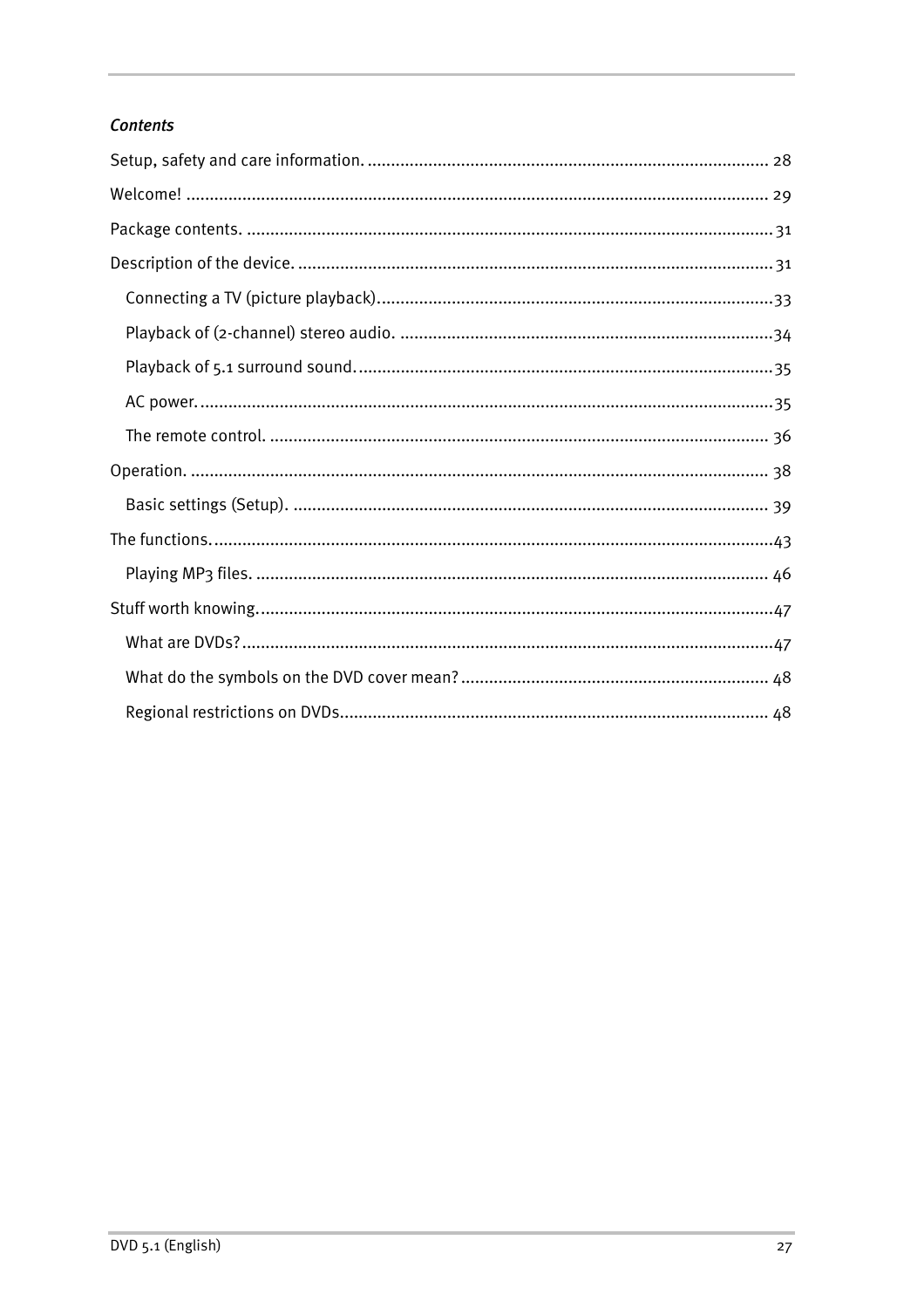# <span id="page-3-0"></span>*Setup, safety and care information.*

- Please place the player on an even, dry surface to prevent fire and electrical shock hazards as well as possible damage to the player itself.
- Keep it away from radiators and ensure that the player is at a safe distance from other devices to prevent overheating. Do not stack devices without feet on top of the player and be especially careful not to place objects filled with liquids such as vases or bottles on your DVD 5.1.
- When connecting the device to the power grid, please ensure that your AC outlet has the correct voltage.
- If you are not going to be using the player for an extended period, unplug it from the AC outlet and take the batteries out of the remote control.
- In addition, be sure to unplug the DVD 5.1 from the AC outlet in the event of a thunderstorm.
- To avoid short circuits, never pull on the cable itself. Instead, always pull on the cable's plug when removing it from the socket.
- If the device has been exposed to extreme differences in temperature, allow it to adjust to the room temperature for one hour before plugging it in. Condensation may have formed inside the device which could impair its functionality.
- Use a dry or slightly moistened, lint-free cloth to clean the DVD player. Do not use cleaning products as they may damage the finish of the unit.
- Note: the DVD 5.1 contains a CD drive that uses invisible laser radiation. Do not—under any circumstances—expose your eyes to such bundled light sources!
- Be sure not to annoy any innocent insects by catching them and locking them into the CD tray. Do not insert any objects other than CDs or DVDs into the player.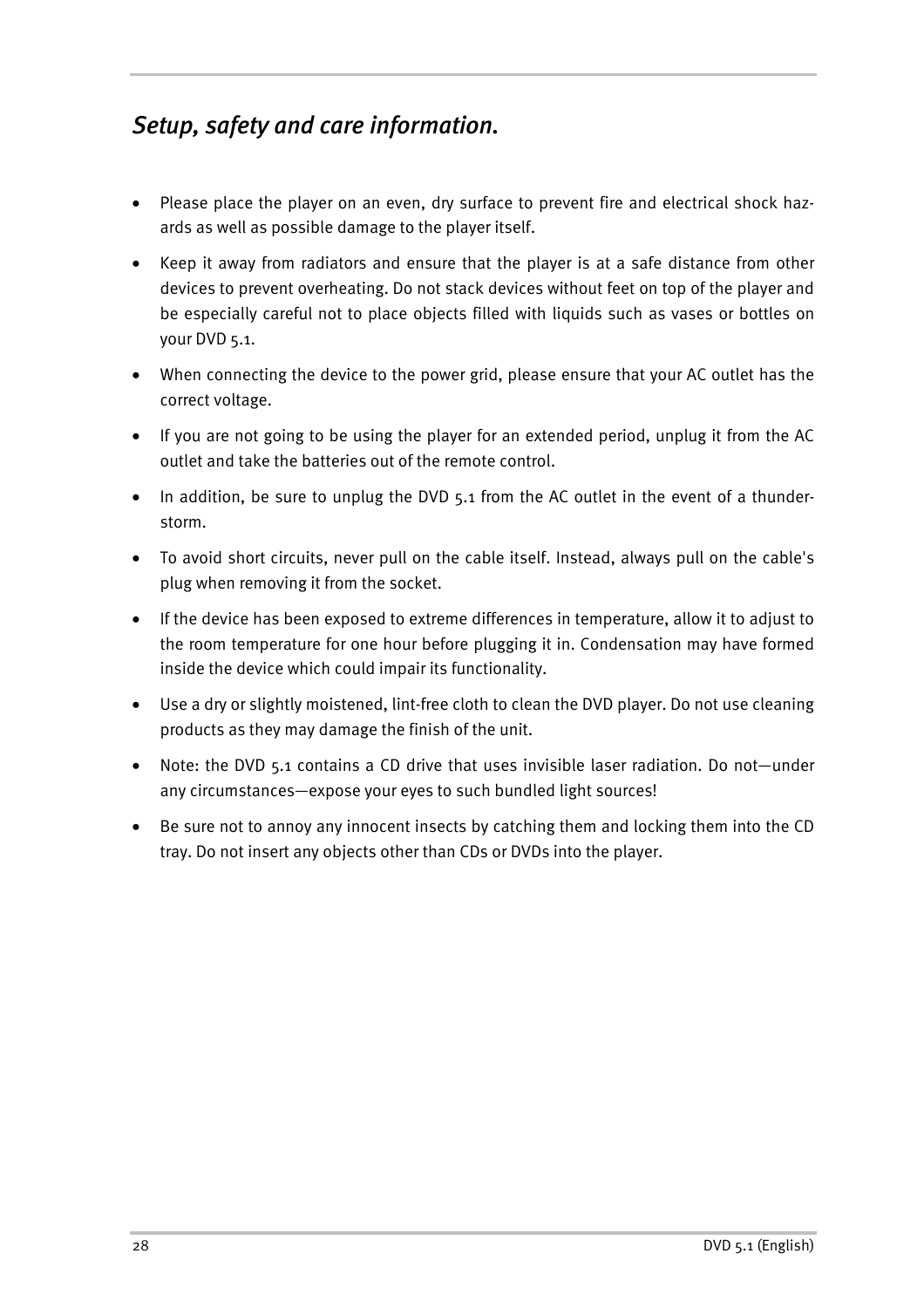# <span id="page-4-0"></span>*Welcome!*

We're pleased that you have chosen a device from TerraTec and would like to congratulate you on this decision. You've purchased a sophisticated product representing the state of the art of audio/video technology, and we're convinced that the DVD 5.1 will provide you with a great deal of entertainment in the coming years.

This device belongs to a whole new generation of entertainment hardware. It's pretty likely that you already know your way around CD players and VCRs—and as a result, you'll feel right at home with the DVD 5.1. With this manual, we'd like to demonstrate the DVD 5.1 in an informative and entertaining way and introduce its functions step by step.



The following will give you a quick overview of the features of your DVD 5.1: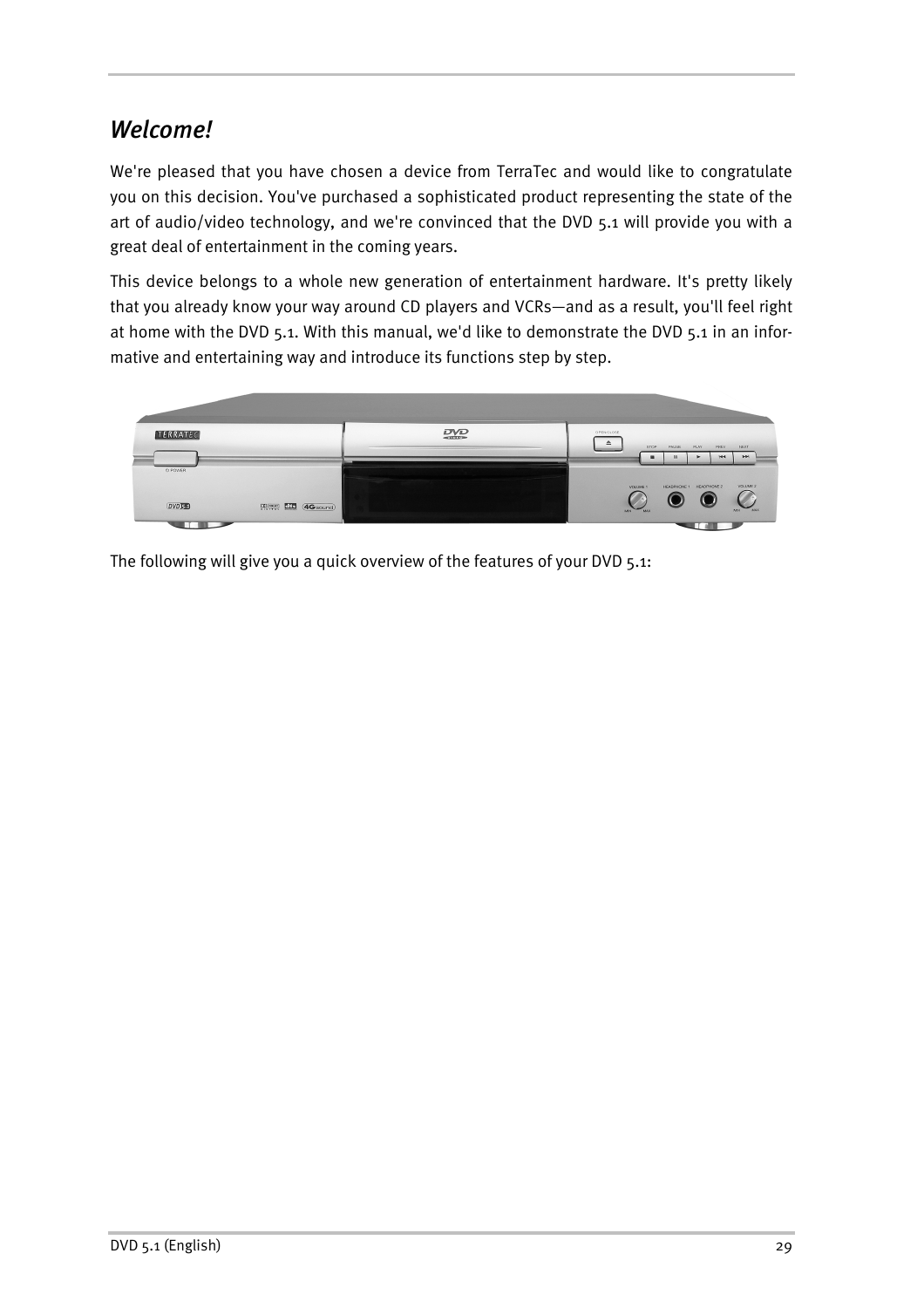## <span id="page-5-0"></span>**Compatibility.**

Your new DVD player is not only suitable for playing standard DVDs with the RC2 region code, it will also "swallow" a wide variety of CD and file formats:

| Abbrev.         | Meaning                | <b>Note</b>                                                                                                        |
|-----------------|------------------------|--------------------------------------------------------------------------------------------------------------------|
| <b>DVD</b>      | Digital Versatile Disc | The standard format for video with sound                                                                           |
| DVD-R           | DVD-Recordable         |                                                                                                                    |
| DVD+RW          | DVD-ReWritable         |                                                                                                                    |
| <b>VCD</b>      | Video CD               |                                                                                                                    |
| <b>SVCD</b>     | Super Video CD         |                                                                                                                    |
| <b>DVCD</b>     | Digital – Video CD     |                                                                                                                    |
| <b>CVD</b>      | China Video Disc       | A predecessor of the Super Video CD                                                                                |
| CD              | <b>Compact Disc</b>    | The "good old" music CD (Red Book format)                                                                          |
| $CD-R$          | CD Recordable          | A CD burned in your own PC, for example                                                                            |
| CD-RW           | CD-ReWritable          | Like a CD-R, but can be erased and rewritten (comparable<br>to an audio cassette)                                  |
| MP <sub>3</sub> | MPEG2, Layer 3         | A standard format for compressed audio data. Whether the<br>data is on a CD, CD-R, or other medium doesn't matter. |

## **High-quality video and crystal-clear sound.**

Your new DVD 5.1 has a horizontal resolution of over 500 lines, and YUV output makes the picture sharper and more lifelike. There's pure pleasure in store for your ears as well: the Dolby Digital (AC-3) discrete 5+1 channel output delivers theater-quality surround sound. TerraTec's 4Gsound standard also guarantees crisp, dynamic audio playback in genuine 24 bit/96-kHz quality.

## **Adult content control.**

The optional parental control function lets you restrict access to individual sequences or entire DVDs to specific age groups.

### **Language talent.**

The content of DVDs may be available in several languages. The DVD 5.1 can reproduce up to 8 different audio tracks and supports 32 languages for subtitles. What's more, you can choose from several different languages for the user interface.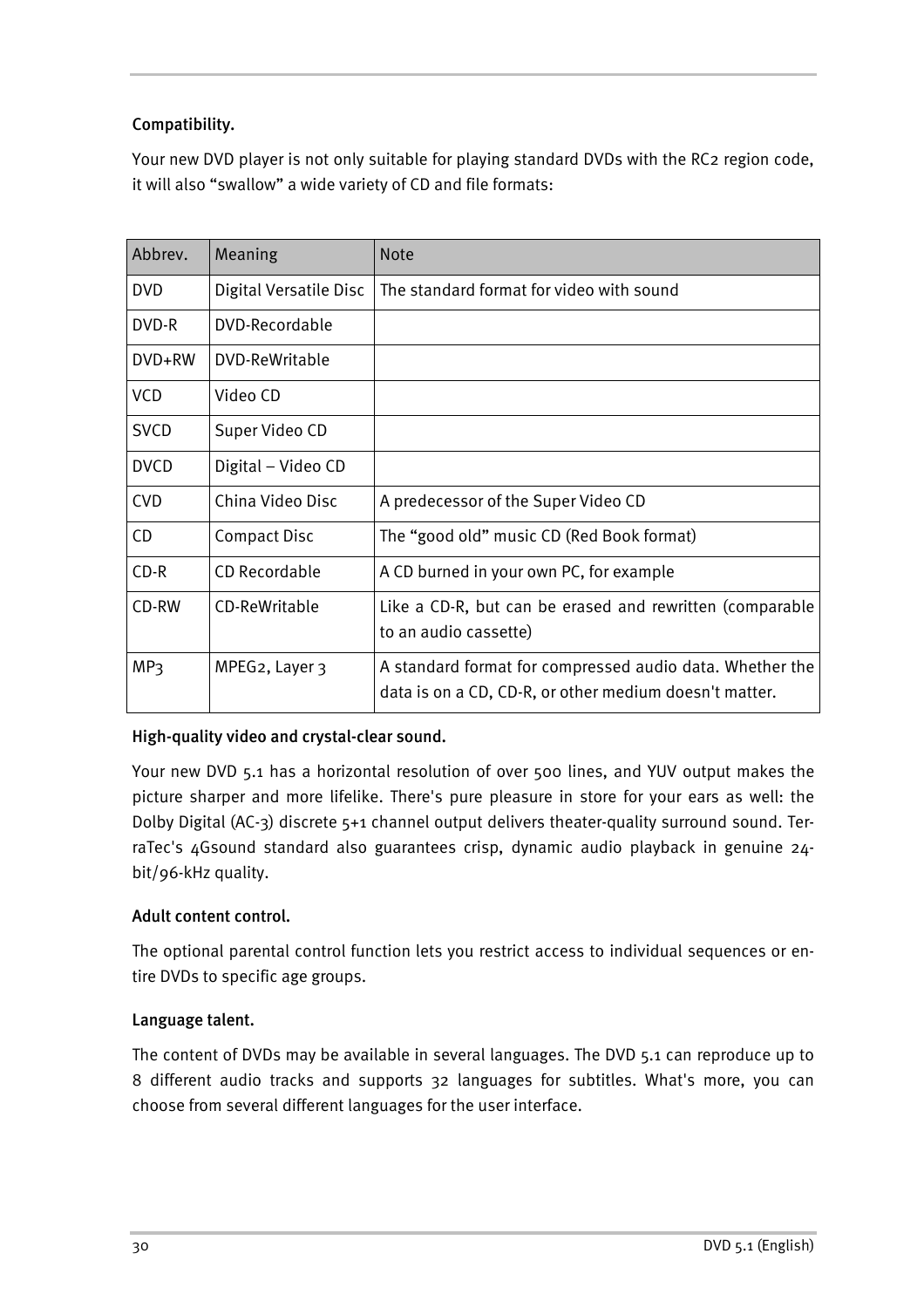### <span id="page-6-0"></span>**Flexible picture correction and settings.**

The DVD 5.1 features a variety of picture correction settings such as color and brightness. You also have the choice of a number of different picture formats (16:9, etc) to adjust the player to suit your needs.

#### **Debut on DVD: Camera angles.**

When playing DVDs that support this feature, you can switch camera angles at the touch of a button. For example, you can experience movies from the perspectives of the individual characters!

# *Package contents.*

Please check that the package is complete and contact your retailer as soon as possible if any of the items listed here are missing.

- The player
- A remote control including batteries
- This manual
- A registration card with the serial number
- A customer service card

Please return the registration card to TerraTec at the earliest possible opportunity or register online at **<http://www.terratec.net/register.htm>**. This is important for services such as support and hotline.

# *Description of the device.*



**On the front** of the TerraTec DVD 5.1 you will find the following connections and controls:

- POWER on/off
- The CD tray feed the player with your favorite discs here
- OPEN/CLOSE actuates the CD tray
- The display information about important functions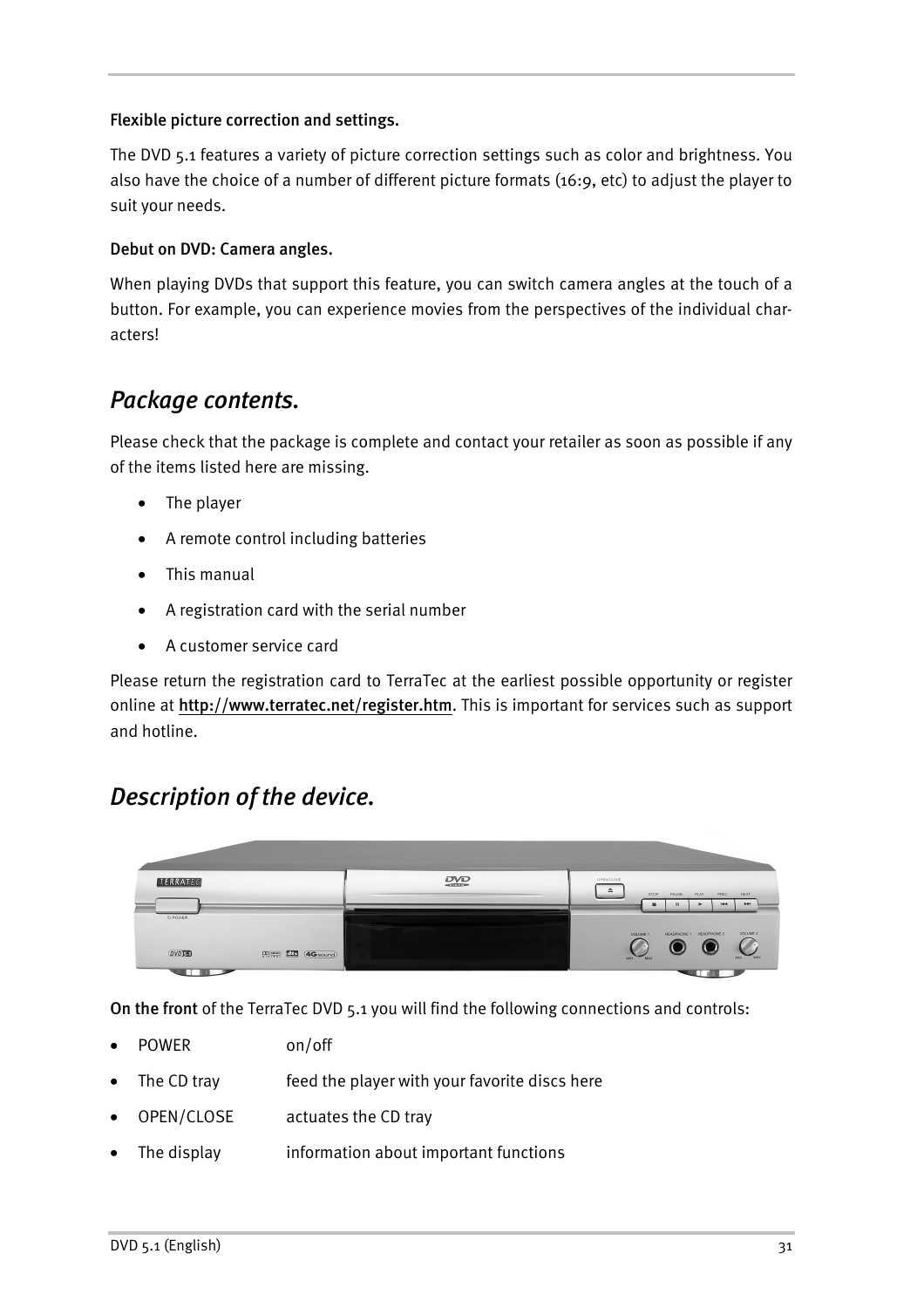- STOP stops the playback
- PAUSE interrupts the playback
- PLAY starts the playback
- PREV previous title
- NEXT next title
- Volume 1 volume
- Headphone 1 socket
- Headphone 2 socket
- Volume 2 volume
- Receiver for the IR remote control

#### **On the back** of the TerraTec DVD 5.1 you will find the following connections and controls:



#### **Audio playback connectors**

- SW subwoofer
- C center speaker
- SL surround (back) left
- FL front left
- SE surround (back) right
- FR front right
- COAXIAL coaxial output for AC-3 and S/PDIF signals
- OPTICAL optical output for AC-3 and S/PDIF signals
- L left stereo channel
- R right stereo channel

#### **Video playback connectors**

- COMPONENTY output for discrete luminance signal (Y)
- COMPONENT Pb output for discrete color signal (U)
- COMPONENT Proutput for discrete color signal (V)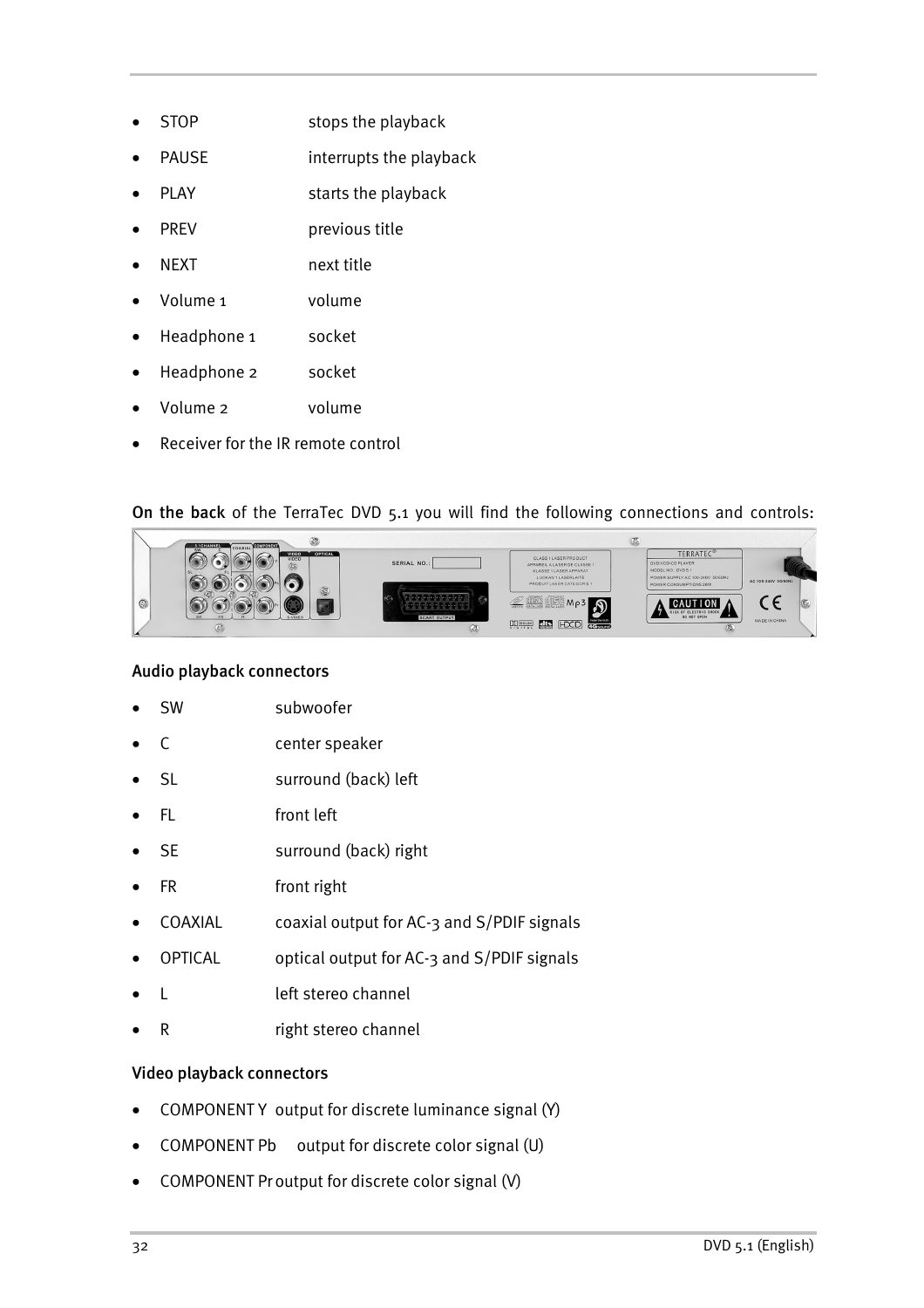- <span id="page-8-0"></span>VIDEO VHS output
- S-VIDEO Super(S)VHS output
- SCART OUTPUT SCART socket to connect a TV (Europe only)

# *Connecting a TV (picture playback).*

There are several ways to connect the DVD 5.1 to a TV for picture playback. For surround sound playback, you will generally use a separate amplifier (see below).

**(S) Video.** Depending on the sockets available on your TV, you can use either the yellow video, or the 6-pin S video connection. The latter will give you a better picture quality.

**Y,U,V.** If your TV has an input for separate luminance and color difference signals, you can also use the outputs marked Y, Pb and Pr (corresponding to Y, U and V) for video playback. This provides another visible improvement in quality over S video.

**SCART.** You can also use the SCART connections of the player and TV. The SCART connection transfers stereo audio in addition to the video signal. You can then control the volume via your TV set.

**Tip:** TVs generally have a channel (program number) set aside for video playback. Some even have them for separate sources. They usually have designations such as Video 1, Video 2, AUX, VHS or similar. If you are uncertain, please consult the manual of the relevant device.

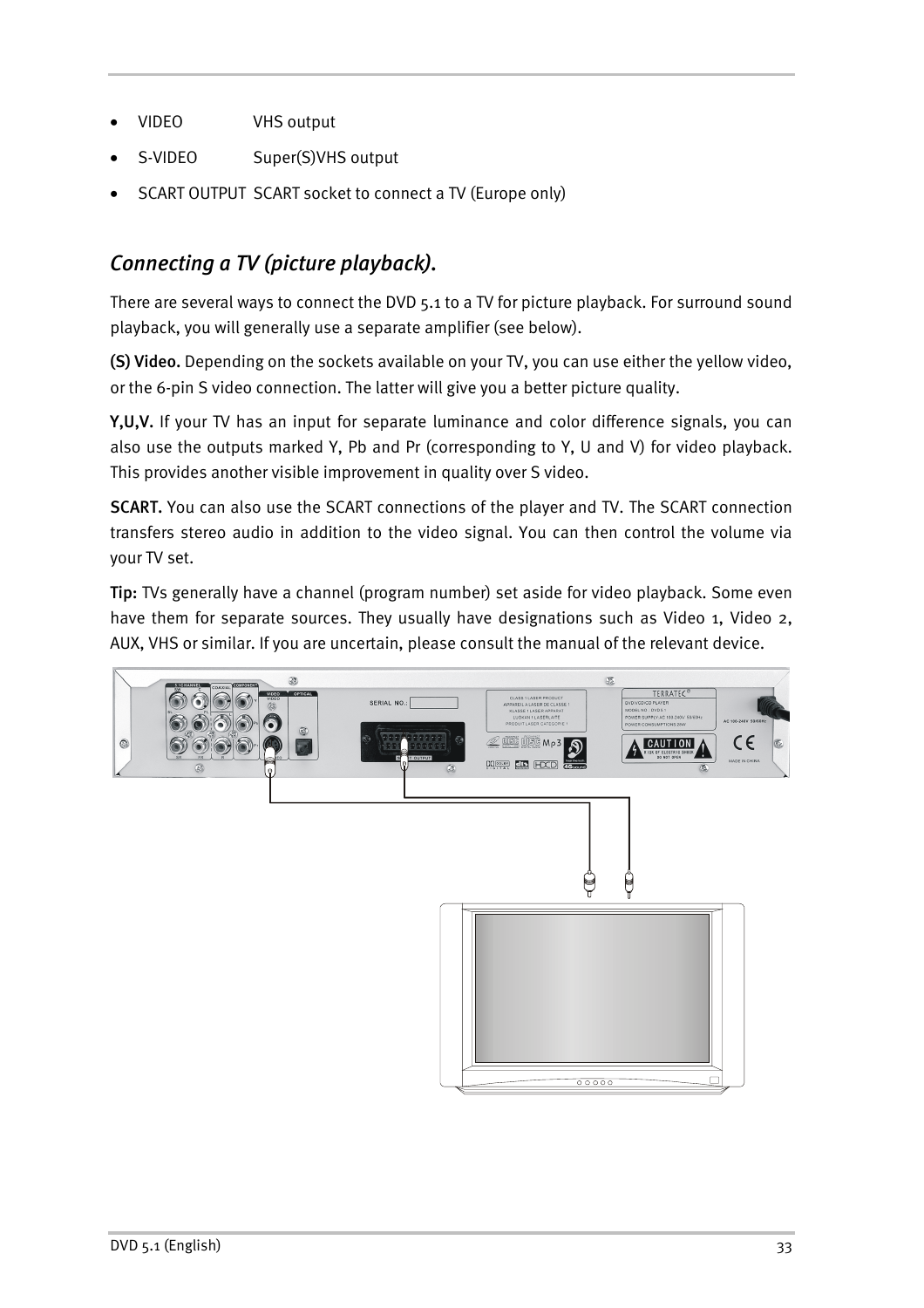# <span id="page-9-0"></span>*Playback of (2-channel) stereo audio.*

**Analog.** Connect the red and white audio outputs of the DVD 5.1 to the audio inputs of your TV or amplifier. Tip: the input connectors may also be coded red/black or labeled Audio-In, Stereo-In, Left/Right-Input, AUX, or similar.

**Digital.** Alternatively, you can also connect the digital S/PDIF output of the player to a suitable input of your playback device. If you aren't sure which input on your amplifier is the correct one, please consult its manual.

**For your own safety.** To prevent damage to the speakers or your hearing, turn down the volume of your amplifier or TV before starting the playback. All of the devices should always be switched off while handling the cabling.

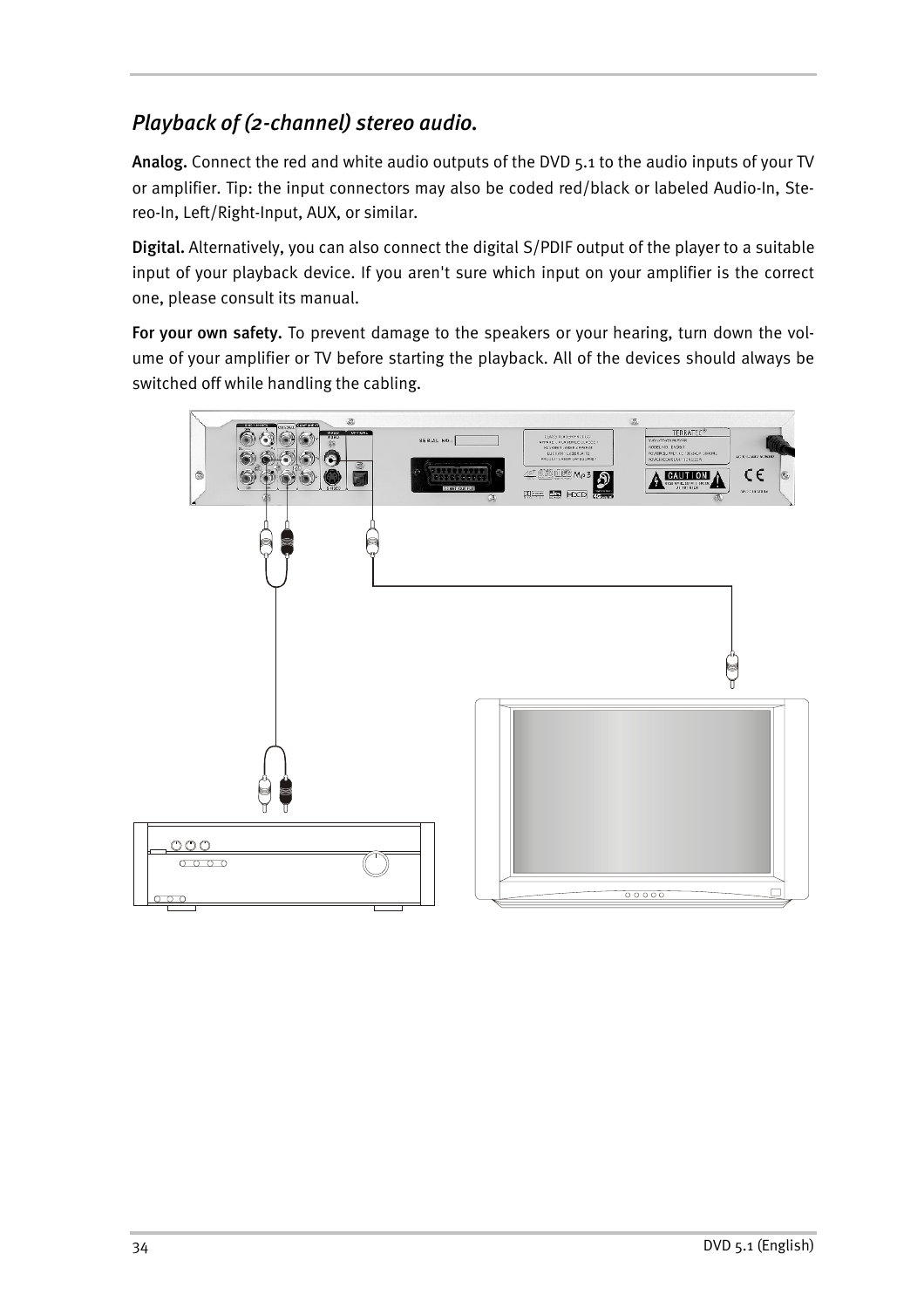# <span id="page-10-0"></span>*Playback of 5.1 surround sound.*

**Analog.** Connect the analog connections of the DVD 5.1 grouped under "5.1 Channel" to the appropriate inputs of your surround amplifier using 6 audio cables.

**Digital.** Alternatively, you can also connect the digital AC-3 output of the player to a suitable input of your playback device. If you aren't sure which input on your amplifier is the correct one, please consult its manual.

**For your own safety.** To prevent damage to the speakers or your hearing, turn down the volume of your amplifier or TV before starting the playback. All of the devices should always be switched off while handling the cabling.



# *AC power.*

Once you've plugged everything in, you should feed the unit a bit of AC power. For once the color isn't relevant. ;-) Switch the DVD 5.1 on and off using the power switch on the left-hand side of the front panel.

**Standby.** You can also put the player into standby mode—to "sleep", so to speak—with the remote control. You can then "wake" it at any time using the remote control. The player will use several watts of power while in standby mode, however. If you don't intend to use the player for an extended period—while you're on vacation, for example—please unplug it from the AC outlet.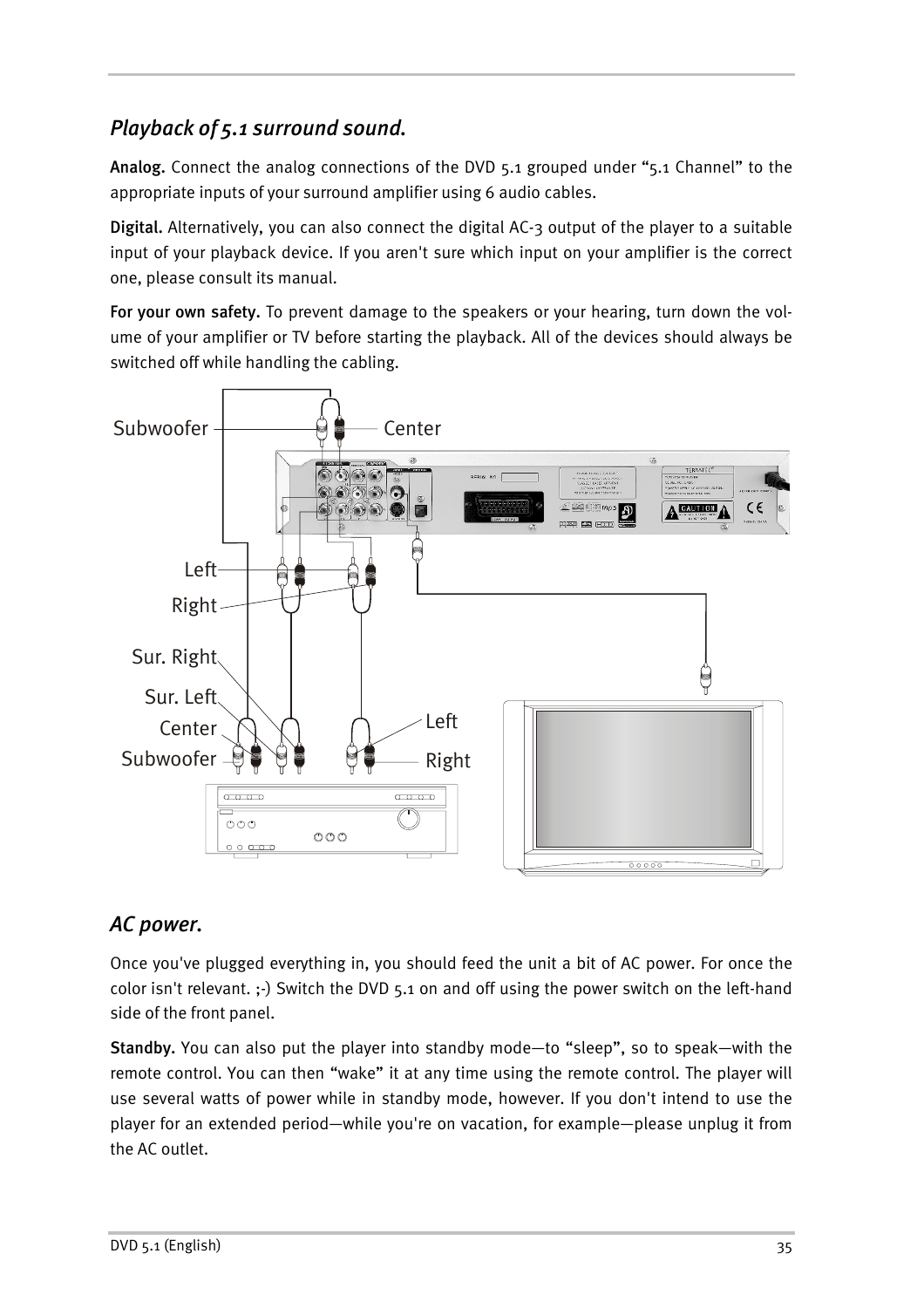## <span id="page-11-0"></span>*The remote control.*

You can control many major functions of the DVD 5.1 from the comfort of your very own sofa. Please be sure that there are no obstructions between the remote control in your hand and the DVD 5.1. Infrared radiation consists of light waves that do not penetrate solid objects—at least not to the knowledge of modern science. ;-)

**Before use** please insert two AAA batteries into the compartment on the back of the remote control. Replace the batteries if the remote control no longer works correctly or only works over short distances. Always replace the batteries together and be sure to dispose of the used batteries properly.

The following graphic describes the individual functions.

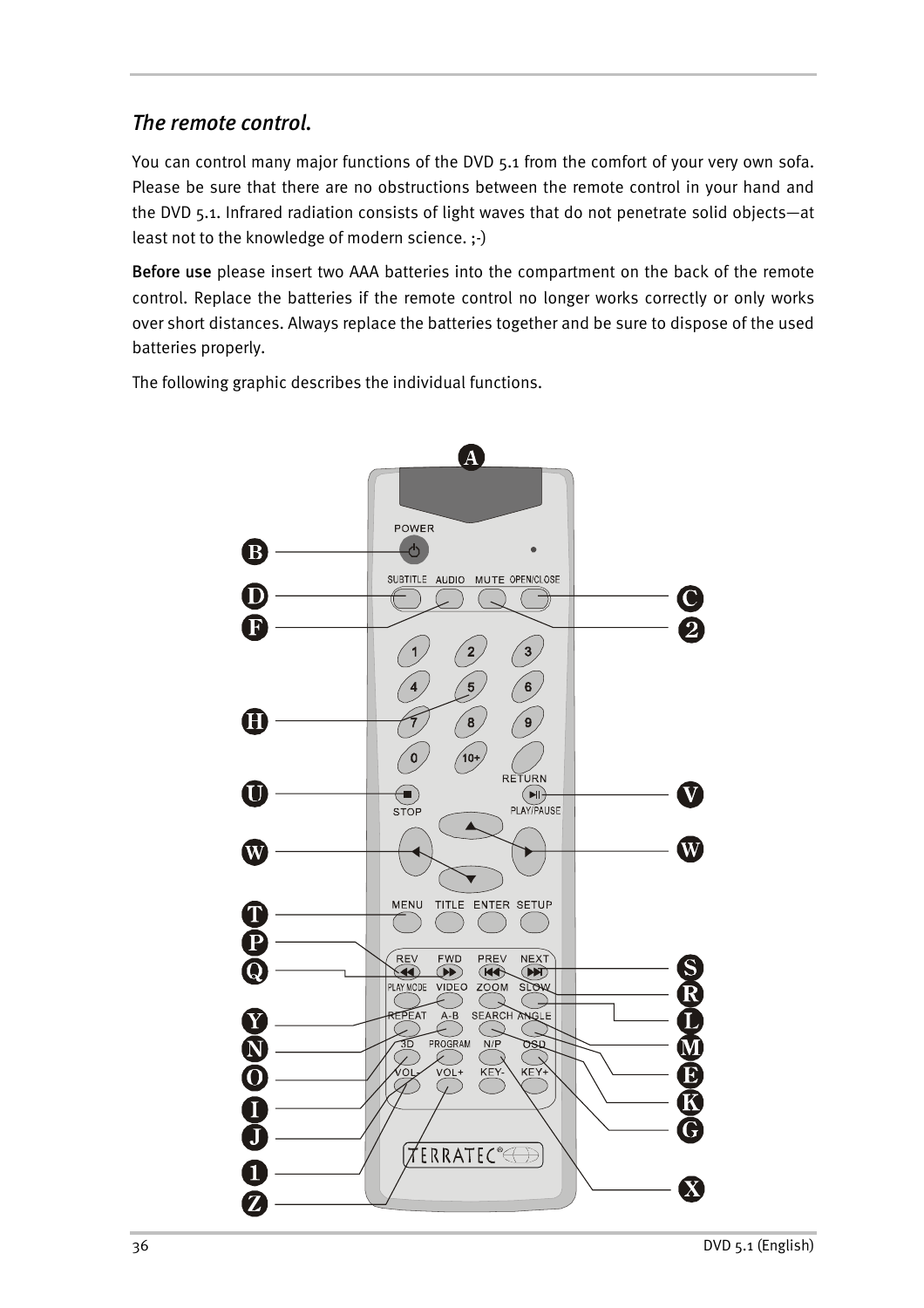**A** Infrared transmitter **B** On/off Open and close CD tray **D** Enable and switch subtitles Select camera position **B** Access to audio settings **C** Show and hide OSD (on-screen display) **n** Numeric keypad and enter button (return) <sup>3D-sound</sup> button **Q** Call up programming functions **R** Search function **B** Enable slow motion **1** Zoom function (enlarge) Repeat title or chapter **O** Repeat selected area **P** Reverse **O** Fast-forward Select previous title/previous chapter Select next title/next chapter Select DVD menu (welcome screen) **OD** Stop all Playback (play) and pause function with single-frame switching (press again) **W** Navigation buttons for the OSD (on-screen display) N/P - Selecting the video playback (PAL, NTSC, auto) VIDEO - Selecting the video output (RGB, normal, YUV) **2** Increase volume **Decrease volume 2** Mute sound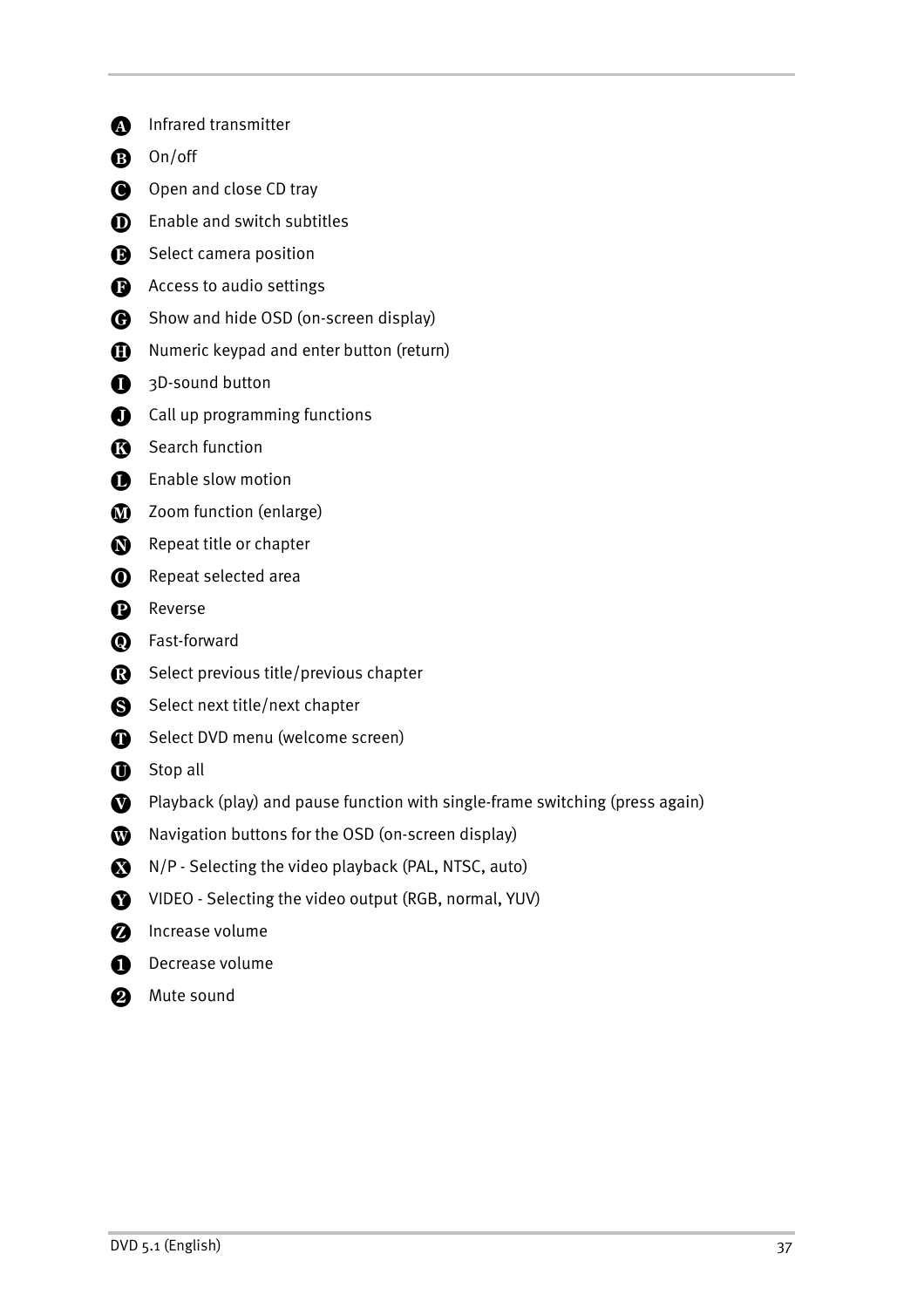# <span id="page-13-0"></span>*Operation.*

The DVD 5.1 is controlled partially using the elements on the device itself (basic functions) as well as with the remote control (configuration, DVD navigation, etc.).

When you switch the DVD 5.1 on (see page [35\)](#page-10-0), the TV screen will display the welcome screen (TerraTec logo) and the message ("Loading"). If you have not yet put a CD in the player, it will point this out to you with the words "No disc". Press the button on the device marked CLOSE/OPEN and insert a CD (DVD, etc.) with the writing facing upwards and press the button again to close the tray. The player will start loading again, recognizing the CD contents automatically, and will start the playback after a few seconds.

For some CDs you may have to help the DVD 5.1 with its selection. You may then select the content of the CD.

**Navigation/selection of menus and options.** Use the arrow buttons on the lower section of the remote control for navigation (i.e. to select an on-screen menu or option). The selected item will then be highlighted in white. Pressing the RETURN button activates the marked position.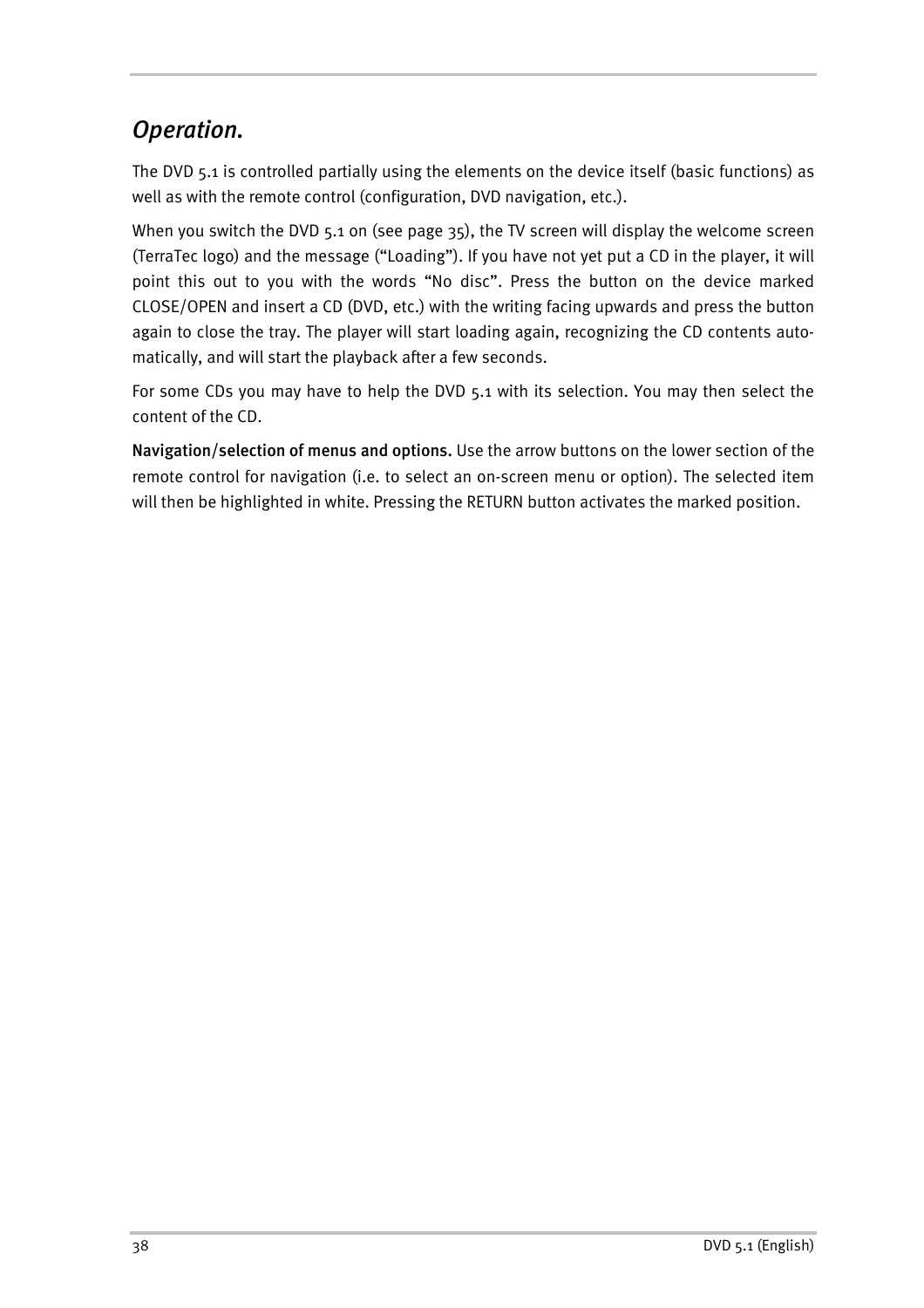# <span id="page-14-0"></span>*Basic settings (Setup).*

You should configure a few basic settings before playing your first CD. The DVD 5.1 supports multiple languages to display various kinds of information. Perhaps you would like to choose a different language. The following instructions refer to the English menu which is selected by default.

Press "SETUP" on the remote control. The following menu will now appear on your TV:



#### **Language setup.**

Use the remote control to select "LANGUAGE SETUP". The following screen will appear:

| LANGUAGE SETUP                          |                                                                                      |
|-----------------------------------------|--------------------------------------------------------------------------------------|
| OSD<br>MENU<br><b>AUDIO</b><br>SUBTITLE | <b>ENGLISH</b><br><b>FRENCH</b><br><b>GERMAN</b><br><b>ITALIAN</b><br><b>SPANISH</b> |
| EXIT                                    |                                                                                      |
| OSD LANGUAGE                            |                                                                                      |

Move the selection to one of the following areas:

| <b>OSD</b>      | This is the language of the on-screen display that you are currently seeing. |
|-----------------|------------------------------------------------------------------------------|
| <b>MENU</b>     | This is the standard language for the menus (welcome screens) of DVDs.       |
| <b>AUDIO</b>    | This is the standard language for the audio playback of DVDs.                |
| <b>SUBTITLE</b> | This is the standard language for DVD subtitles.                             |

Select the language you prefer. You can navigate through the selections using the left-right buttons of the remote control. Select EXIT to close the menu, or confirm your selection with the Return button on your remote control.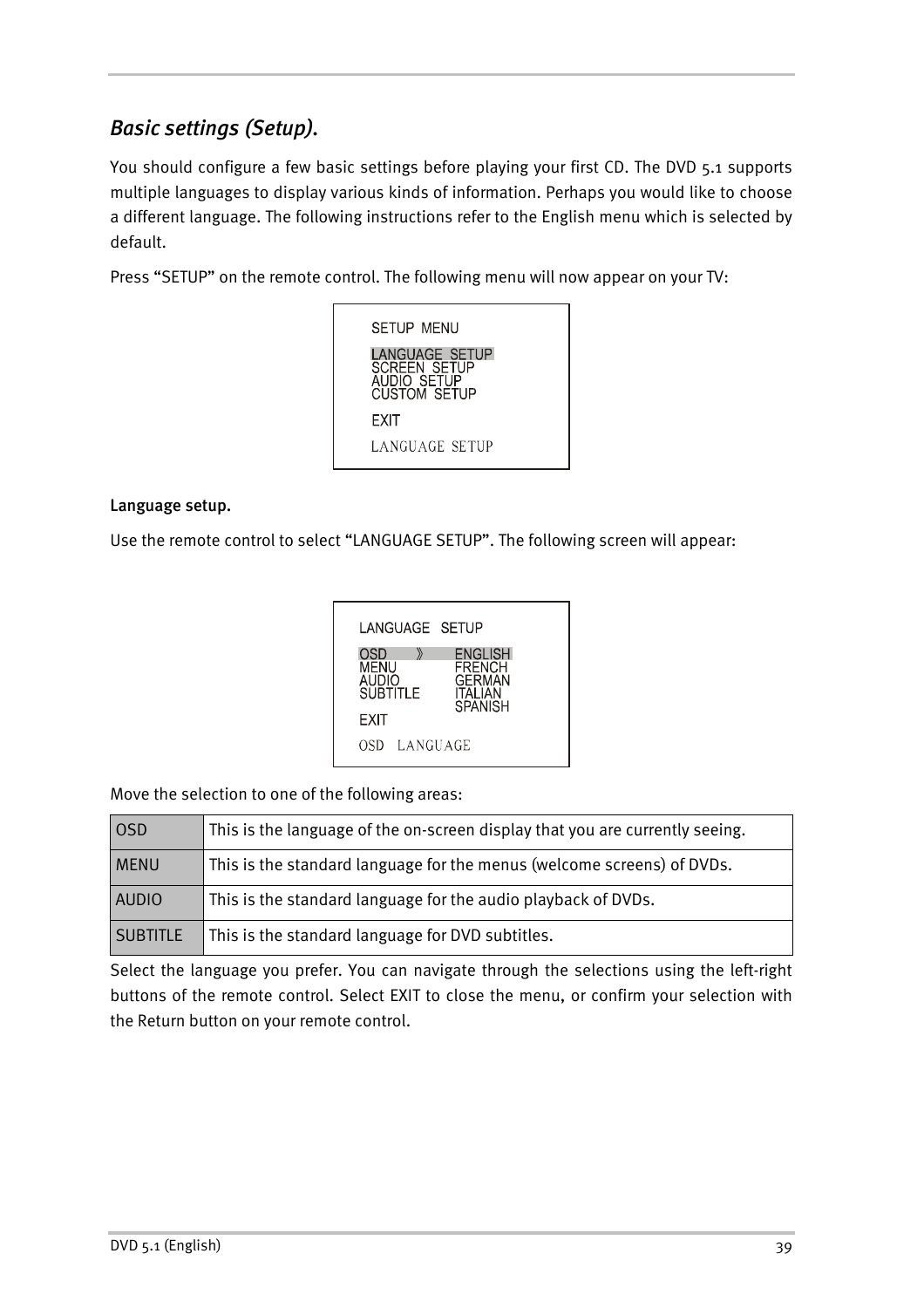### <span id="page-15-0"></span>**Screen setup.**

Press SETUP on the remote control and select the display settings. The following screen will appear (enlarged):



| ' TYPF            | You can choose from three different screen formats. Please note<br>that you can only use 16:9 format on TVs that support it. A dis-<br>torted picture will result if both devices are not using the same<br>setting. When in doubt, select 4:3LB. |
|-------------------|---------------------------------------------------------------------------------------------------------------------------------------------------------------------------------------------------------------------------------------------------|
| <b>SCRN SAVER</b> | OPEN and CLOSE toggles the screen saver (appears automati-<br>cally after about 10 minutes of inactivity).                                                                                                                                        |
| <b>TV SYSTEM</b>  | Select whether you are using an NTSC or PAL TV system here. In<br>Europe, PAL is used almost exclusively. If you are not sure, select<br>AUTO.                                                                                                    |
| <b>BRIGHTNESS</b> | Set the brightness to suit your taste here.                                                                                                                                                                                                       |
| <b>CONTRAST</b>   | Here you can choose from 9 different contrast levels.                                                                                                                                                                                             |
| <b>VIDEO OUT</b>  | Select the video output that you're using to connect the player to<br>your TV set here. RGB corresponds to the SCART connection.                                                                                                                  |
| <b>RETURN</b>     | Closes the menu (if you can't see RETURN, navigate further down<br>with the arrow buttons).                                                                                                                                                       |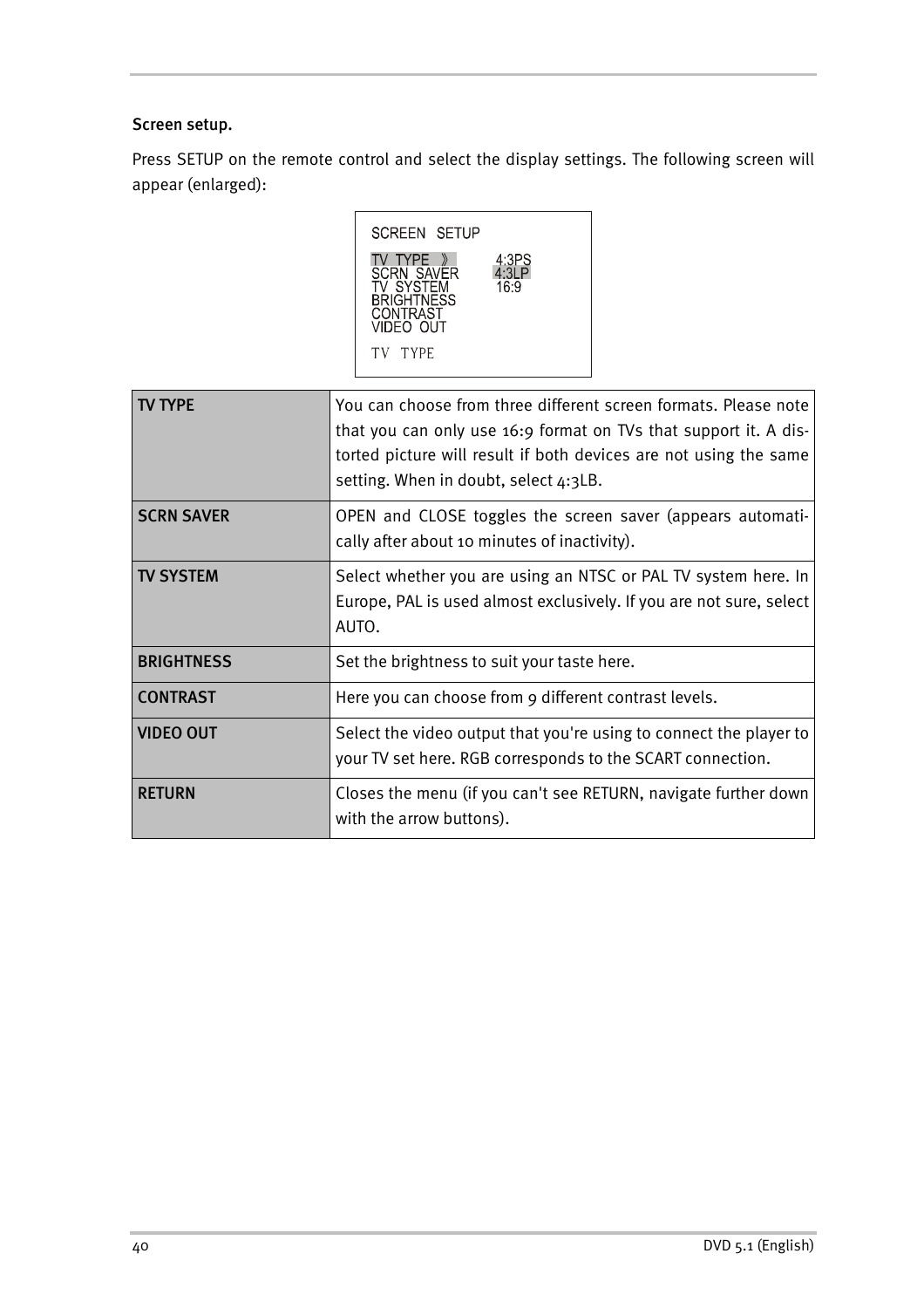### **Audio setup.**

Press SETUP on the remote control and select the AUDIO settings. The following screen will appear:

AUDIO SETUP Output »<br>Center<br>Rear<br>Subwoofer 2 CH<br>5.1 CH<br>SPDIF/PCM<br>SPDIF/RAW  $\quad$   $\rangle\!\!\!\rangle$ **RETURN** OUTPUT

| <b>OUTPUT</b>    | Select your preferred (and already cabled) audio output configuration. 2 CH<br>(stereo analog), 5.1 (for 6-channel playback), SPDIF/PCM (stereo digital) or<br>SPDIF/RAW for AC3 or DTS signals via the digital output. |
|------------------|-------------------------------------------------------------------------------------------------------------------------------------------------------------------------------------------------------------------------|
| <b>CENTER</b>    | Select ON or OFF depending on whether or not you are using a center (front)<br>speaker.                                                                                                                                 |
| <b>REAR</b>      | Select ON or OFF depending on whether or not you are using two rear speak-<br>ers.                                                                                                                                      |
| <b>SUBWOOFER</b> | Select ON or OFF depending on whether or not you are using a subwoofer<br>$(LFE)$ .                                                                                                                                     |
| $2CH-5.1CH$      | Enabling the STEREO2SURROUND function. STEREO2SURROUND converts a<br>stereo audio signal into a virtual 5.1 format.                                                                                                     |
| <b>RETURN</b>    | Closes the menu.                                                                                                                                                                                                        |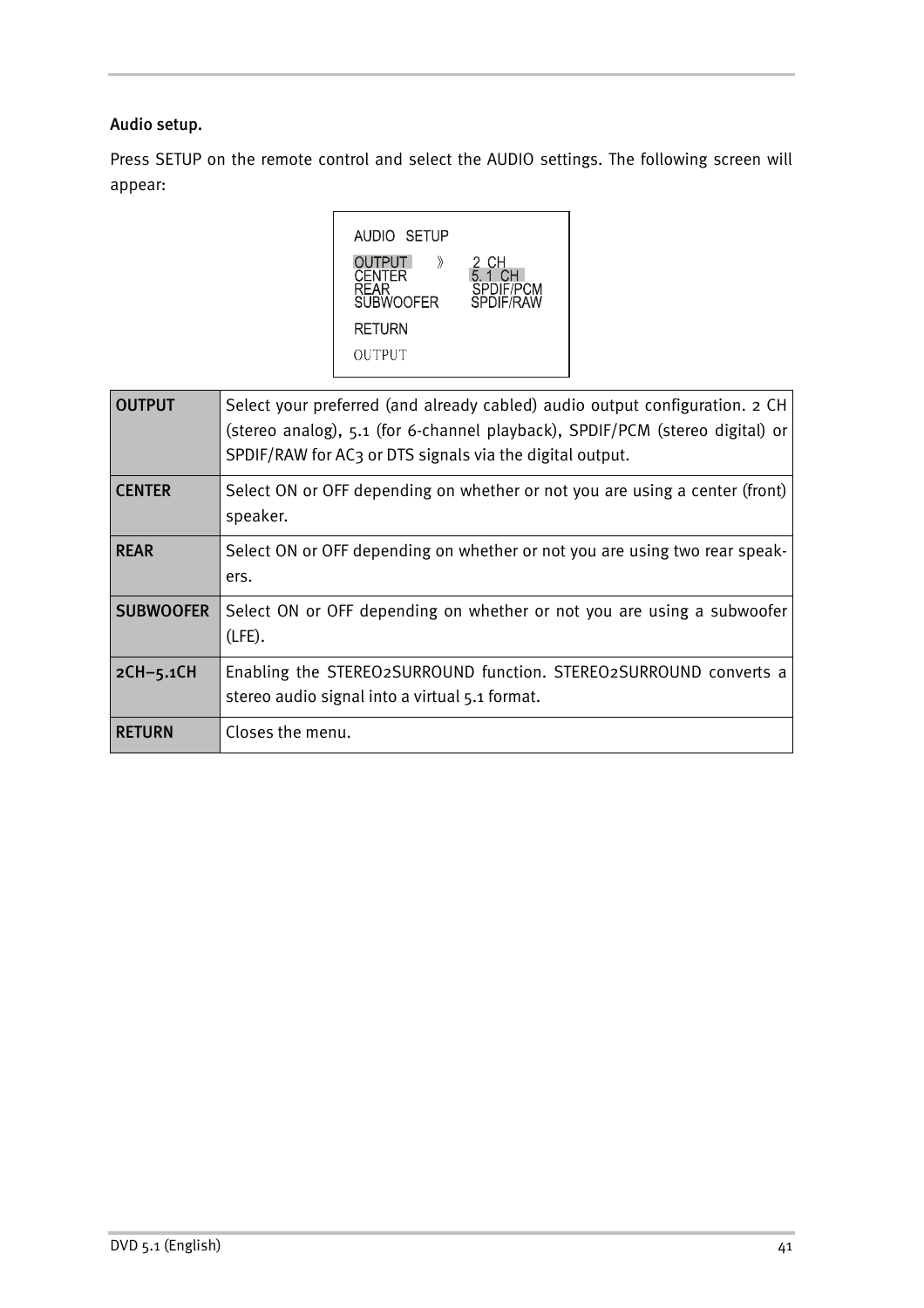### <span id="page-17-0"></span>**Custom setup.**

The following menu contains settings such as password protection and camera angles:

CUSTOM SETUP PARENTAL CONTL 8<br>CHANGE PASSWORD<br>ANGLE MARK<br>DEFAULT **RETURN** PARENTAL CONTROL

| PARENTAL CONTROL       | Eight levels of protection against adult content can be selected<br>here. A password is required to change the setting. More on that<br>below.                                                                                                                                                        |
|------------------------|-------------------------------------------------------------------------------------------------------------------------------------------------------------------------------------------------------------------------------------------------------------------------------------------------------|
| <b>CHANGE PASSWORD</b> | Access to the parental controls of the DVD 5.1 is password-<br>protected. The default password is 8888. Enter it the first time you<br>are prompted to do so and confirm it with the BACK button of the<br>remote control. Next, select a new numerical combination and<br>make a careful note of it. |
| <b>ANGLE MARK</b>      | Use OPEN and CLOSE to enable or disable the optional display of<br>different camera angles. For more information on the ANGLE func-<br>tion on your remote control, please see page 43.                                                                                                               |
| <b>DEFAULT</b>         | Use this item to reset the DVD 5.1 to its factory defaults. Caution:<br>all of your customized settings will be lost.                                                                                                                                                                                 |
| RETURN                 | Closes the menu.                                                                                                                                                                                                                                                                                      |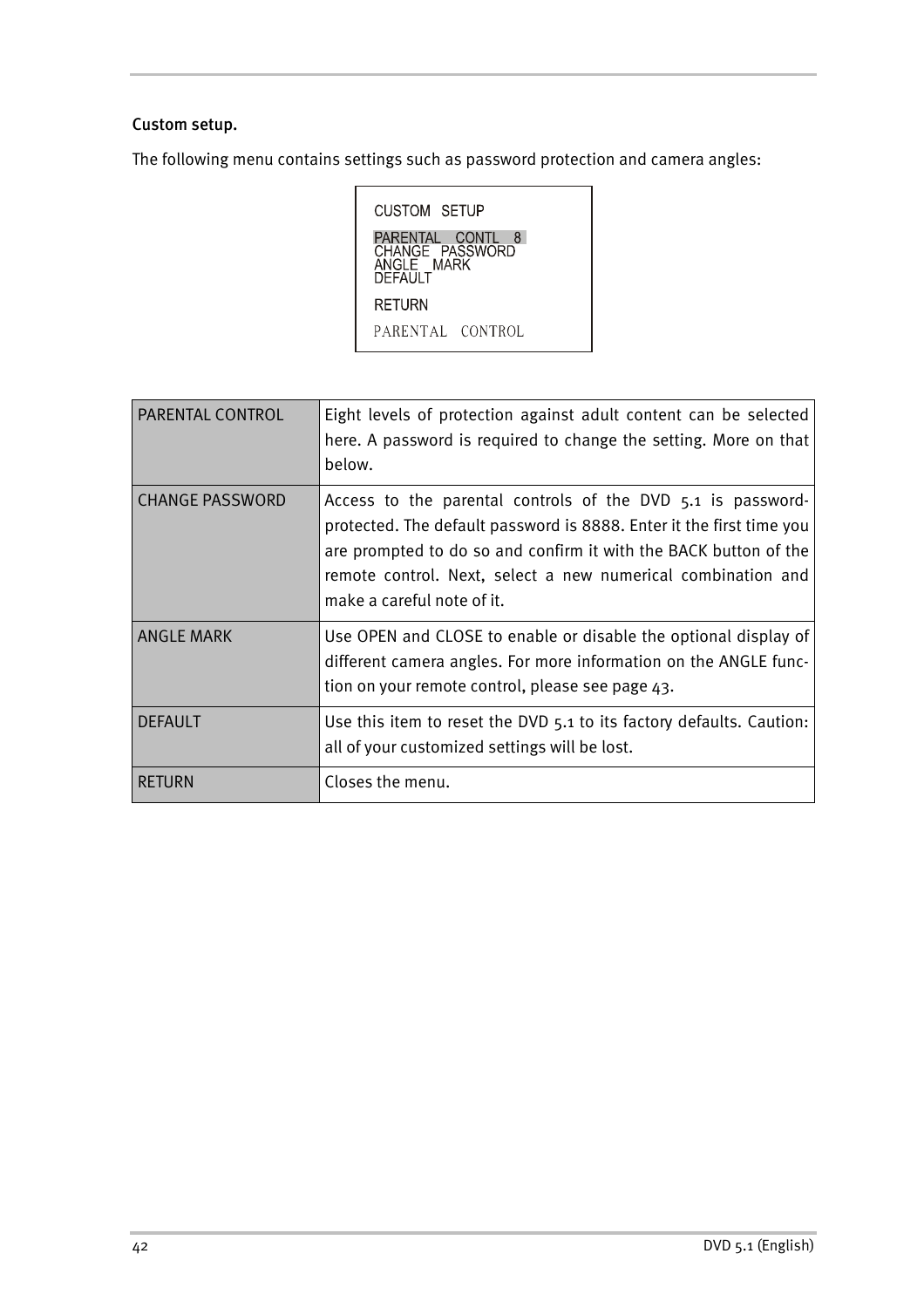# <span id="page-18-0"></span>*The functions.*

The following chapter describes the many functions of your DVD 5.1 in detail. While many of these functions can be set on the player itself, in most cases they will only be available via the remote control.

## **On-off/standby.**

Switch the DVD 5.1 on and off using the power switch on the left-hand side of the front panel. You can also put the player into standby mode—to "sleep", so to speak—with the remote control. You can then "wake" it at any time using the remote control. The player will use several watts of power while in standby mode, however. If you don't intend to use the player for an extended period—while you're on vacation, for example—please unplug it from the AC outlet.

## **Play and pause function.**

When you insert a CD (see page [38](#page-13-0), ["Operation."](#page-13-0)), your DVD 5.1 will automatically start the playback. If you press the Play button on the player or the PAUSE button on the remote control, the player will pause the playback until you once again press the PLAY button.

### **STOP.**

Press the STOP button on the player or the remote control to stop the playback. The PLAY button will restart the playback of the last title or chapter. Pressing stop again will cause the player to start with title 1 or at the beginning of the DVD the next time you press PLAY.

## **TITLE and MENU.**

A DVD is generally organized in several chapters. In many cases, background information (Making Ofs), the funniest scenes, or music videos related to the movie will be available separately. It's usually possible to select any of these from a main menu that's displayed at the start of a DVD. This start menu can be displayed anytime by pressing the MENU button on the remote control.

You can navigate the start menu of the disc with the arrow buttons as usual. Use the Return button to make your selection.

## **The ANGLE function (camera angles).**

Some DVDs let you view certain scenes from a variety of camera angles. Pressing the ANGLE button on the remote control repeatedly lets you cycle through the available angles. The currently-selected camera and the total number of cameras will be displayed (2/3 indicates the second of three cameras). Please note that this function is only functional for certain DVDs (designated accordingly).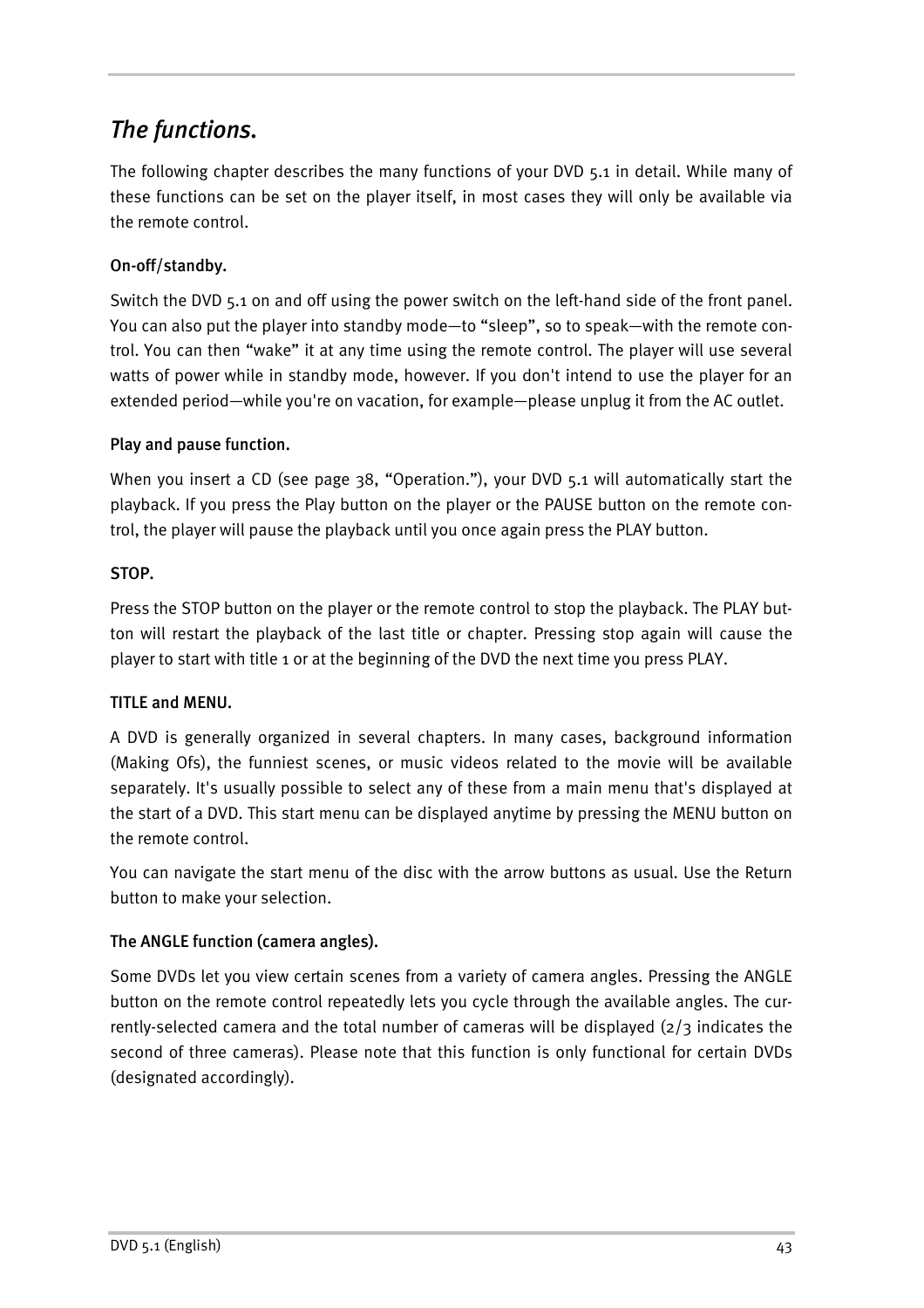### <span id="page-19-0"></span>**Subtitles.**

Many DVDs have subtitles which can be useful for persons with hearing impairments, or for fans of original versions that do not have a sufficient command of the original language. Pressing the SUBTITLE button on the remote control repeatedly lets you cycle through the available subtitles.

### **Support for multilingual DVDs (LANGUAGE).**

DVDs and SVCDs generally contain dialogs in multiple languages (e.g. the English original and the German dubbed version). You can switch from one version to another during playback—if you'd like to polish your foreign-language skills, for example. ;-)

### **Positioning functions (REW & FWD).**

During playback, you can change your position in the title with the (FWD, Forward) and (REV, Reverse) buttons. You can increase the playing speed up to 32x by pressing the buttons repeatedly. Sound will not be available while in fast-forward or reverse, however (except for music CDs). Press PLAY to continue playing the disc at normal speed in a forwards direction.

### **Select titles with PREV and NEXT.**

During playback, you can select the next or previous titles by pressing the NEXT or PREV buttons.

### **The slow-motion function (SLOW).**

During playback, you can reduce the playback speed down to one sixteenth  $(1/16)$  of its original speed. Sound will not be available while in slow-motion mode. Press PLAY to continue playing the disc at normal speed.

### **Calling up the on-screen display (OSD)**

Press the OSD button to display a brief technical summary of the CD currently playing. This will inform you, for example, about the CD type (audio, DVD, etc.) or the configuration of the audio output.

### **Repeating a chapter (REPEAT).**

Press the REPEAT button on the remote control to repeat the current chapter (or title on a music CD). Press the button again to repeat the selected DVD title. Press the button a third time, and the entire disc will be repeated until the next power failure. Press it a fourth time to cancel the repeat function.

### **Repeating between markers (A-B REPEAT).**

Would you like to watch a specific scene with your favorite star again and again? No problem: Press the A-B button once during playback. "REPEAT A" will be displayed on the screen. Press the button again to set an end point and the playback will start again from the point at which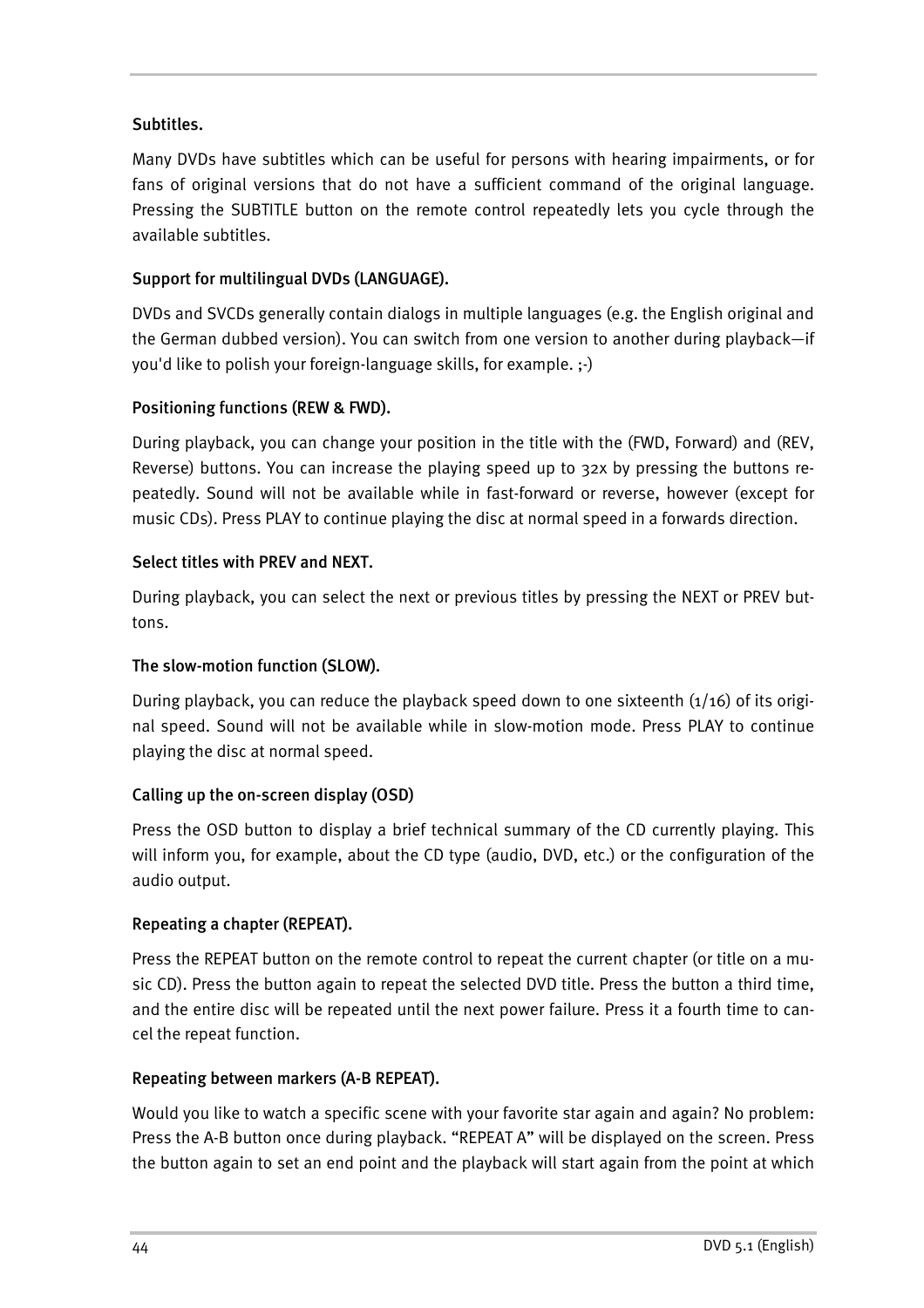you first pressed it. The section you have selected will then be repeated. Pressing A-B a third time will cancel the function.

## **Selecting titles directly (SEARCH).**

If you know the number of a chapter, you can access it directly by pressing the SEARCH button on the remote control. Enter the numbers on the numeric keypad and confirm the entry with RETURN.

## **The zoom function (ZOOM).**

Press the ZOOM button during playback to zoom into the picture in four stages. You can adjust the zoomed area using the arrow buttons.

## **The surround function (3D).**

The 3D function lets you switch between conventional stereo and a virtual surround sound. In this case, the stereo signal is returned via two speakers, but subjectively more spatial.

The 3D function should not be confused with STEREO2SURROUND circuitry in which a stereo signal is played back via 6 speakers (5.1).

## **Programming title lists (PROGRAM).**

The PROGRAM function lets you program your own playlist with up to 9 titles. Here's an example: if you would like to play the titles 3, 8 and 14 in order, first enter a "3" and go one field to the right. Enter an "8" there and continue as needed. Press PLAY to play the list. Note: this function cannot be used with DVDs.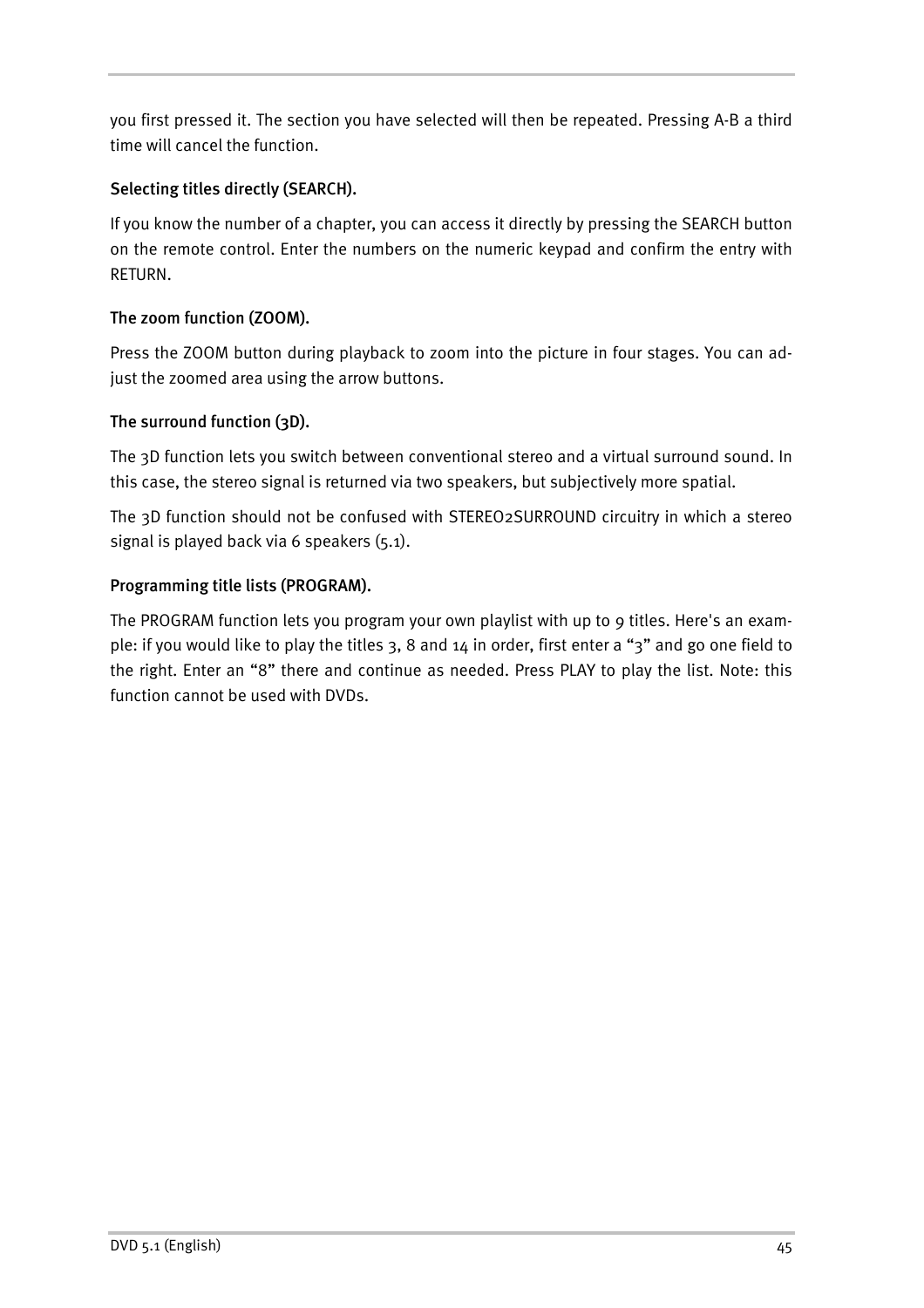# <span id="page-21-0"></span>*Playing MP3 files.*

The DVD 5.1 can also be used to play MP3 files. Insert a CD with MP3 files into the player and a menu with MP3 functions will appear on the TV screen (the menu will vary according to the contents of the CD.

| MP3        | <b>LIST</b> | 01/02 |  |
|------------|-------------|-------|--|
| DIR:       | CDR01       | 01/09 |  |
| <b>TRK</b> | 001/93      | 00:40 |  |
| A01        |             | A02   |  |
| A03        |             | A04   |  |
| A05        |             | A06   |  |
| A07        |             | A08   |  |
| A09        |             | A10   |  |
|            |             |       |  |
|            |             |       |  |
|            |             |       |  |

You can navigate this menu in the usual manner with the arrow buttons. Press PLAY to play a title. The NEXT and PRV buttons can also be used to select MP3 titles. RETURN changes to a directory view, which allows you to navigate through subdirectories that may be present on the CD-ROM.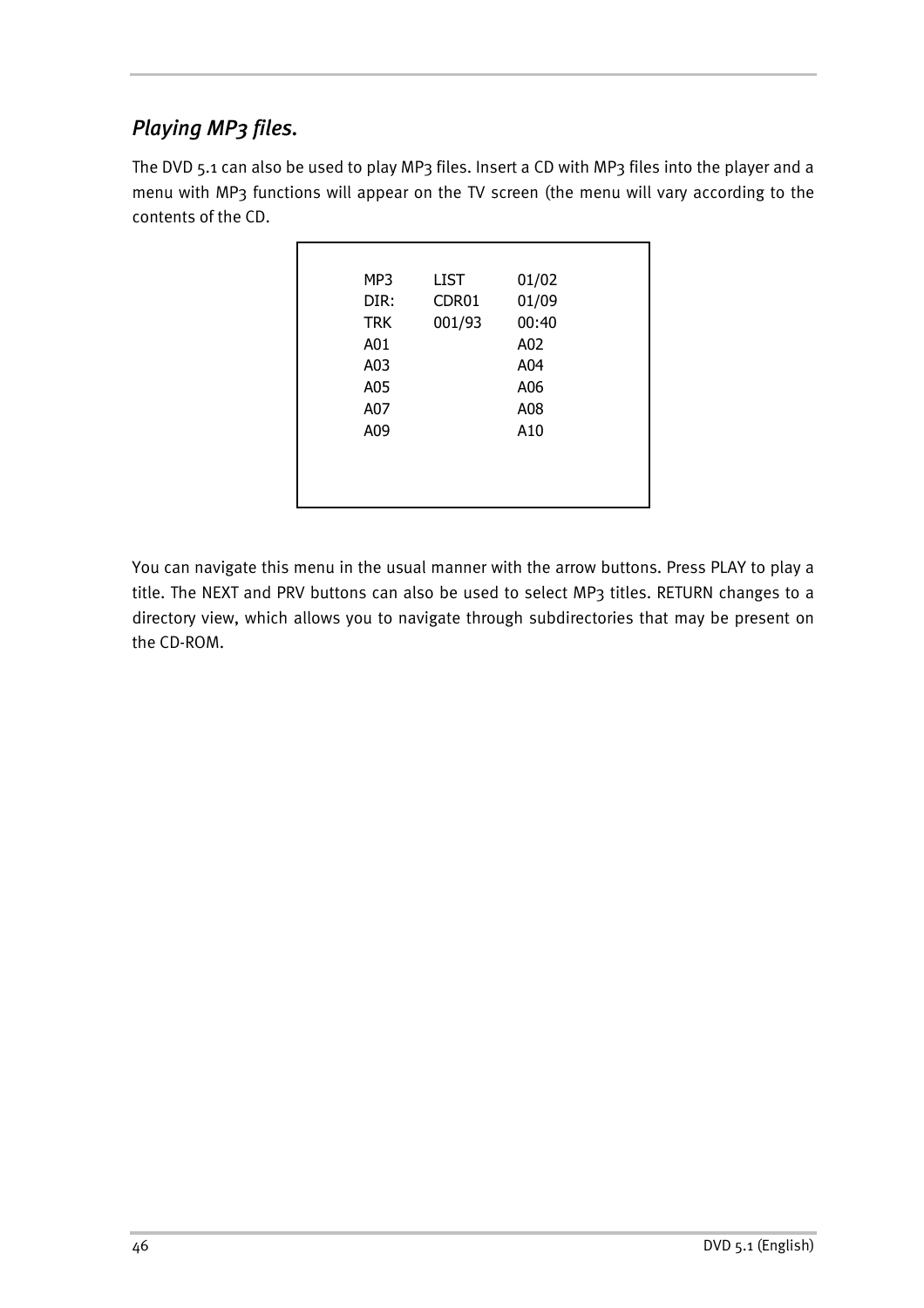# <span id="page-22-0"></span>*Stuff worth knowing.*

# *What are DVDs?*

These days, we can safely say that the DVD is the official "successor" of the successful audio CD. But in which ways does it differ from its predecessor? After all, it's the same size and (nearly) the same color... so what's the secret?

You probably know that the contents of a music CD are purely digital. A DVD can contain a much greater quantity of digital information—depending on the DVD format, 7 to 25 times more—than a conventional CD.

Now there are a number of things one can do with that additional storage capacity: for example, increasing the playback quality of the content, such as storing music with a greater dynamic range or higher resolution. Let's have a closer look at the name: DVD stands for

"Digital Versatile Disc"—with "versatile" being the operative word here. DVDs can not only be used for storing music, but also images, videos and much more. And because the capacity is so high, it can even store everything at once—if the manufacturer would like it.

The following is a simple comparison of the specifications of DVDs and CDs ("music" CDs, the so-called Red Book format).

|                  | <b>DVD</b>                            | CD (Red Book)               |
|------------------|---------------------------------------|-----------------------------|
| Capacity         | $4.7 - 17$ Gigabyte                   | 650 Megabyte                |
| Playing time     | $133 - 484$ minutes                   | 74 minutes                  |
| Video subtitles  | Up to $32$                            |                             |
| Language support | Up to 8                               | 2                           |
| Audio quality    | 16 to 24-bit, 48 and 96 kHz (4Gsound) | $16$ -bit/44.1 kHz (stereo) |
| Audio channels   | Up to $6$                             | 2                           |